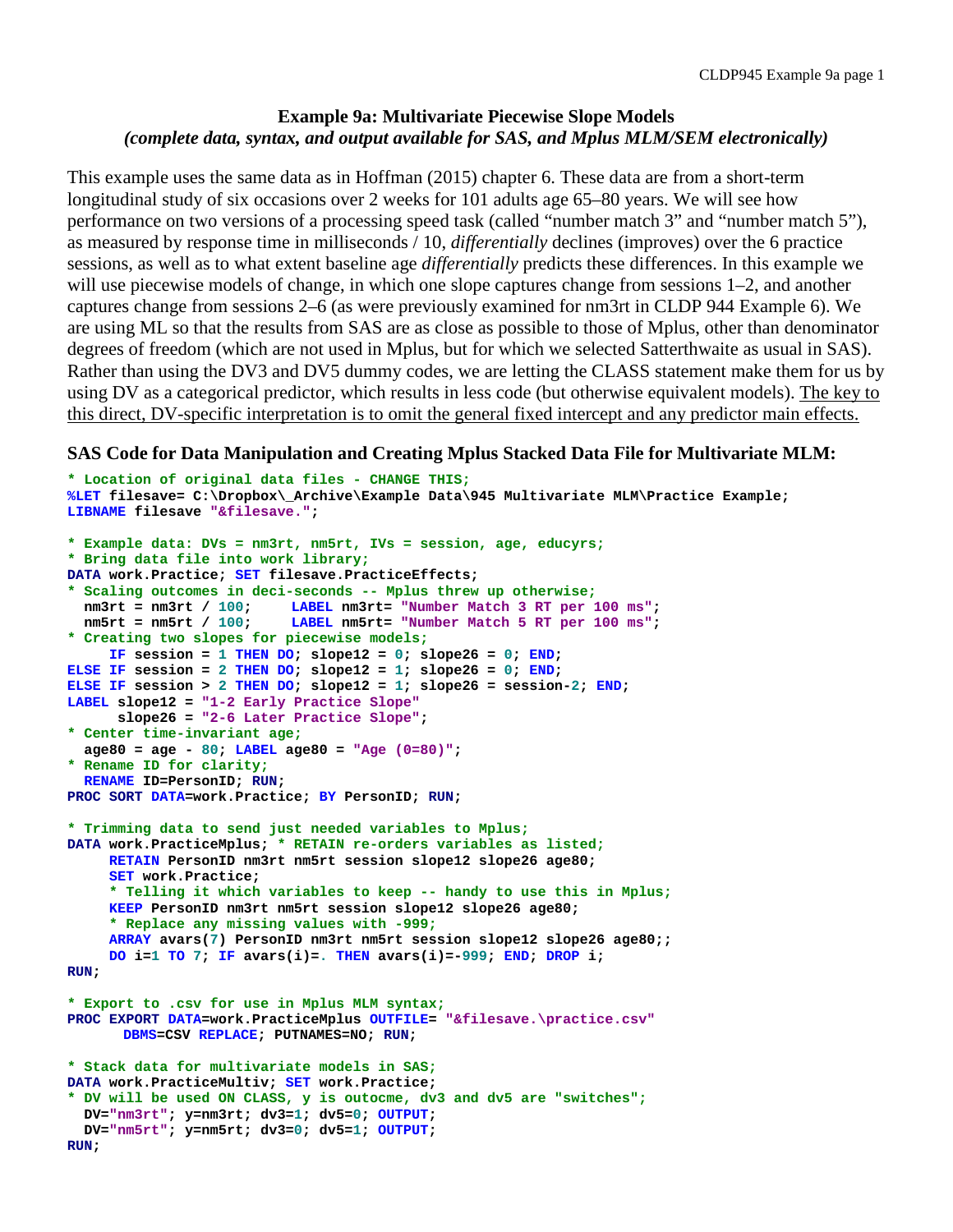# **Model 1. Multivariate Empty Means, Random Intercepts** (for  $t =$  time,  $i =$  individual,  $d = DV$ )

|  | Level 1: $y_{tid} = DV3[\beta_{0i3} + e_{ti3}] +$           |
|--|-------------------------------------------------------------|
|  | $DV5[\beta_{0i5} + e_{ti5}]$                                |
|  | Level 2: Intercepts: $\beta_{0i3} = \gamma_{003} + U_{0i3}$ |
|  | $\beta_{0i5} = \gamma_{005} + U_{0i5}$                      |

These equations will use the DV3 and DV5 dummy codes (as created during the previous multivariate stacking DATA step) to act as "switches" such that they control which model parameters are used to predict each row of data. The model then predicts each DV separately but simultaneously, which allows us to estimate covariances among the residuals and random effects, as well as test differences in fixed effects across DVs..

| The $R$ matrix gives the level-1 residual     |  |  |  |
|-----------------------------------------------|--|--|--|
|                                               |  |  |  |
|                                               |  |  |  |
|                                               |  |  |  |
|                                               |  |  |  |
|                                               |  |  |  |
|                                               |  |  |  |
| variance for each DV (in order alphabetically |  |  |  |
| or numerically), as well as their covariance. |  |  |  |
| The <b>RCORR</b> matrix gives the level-1     |  |  |  |
| correlation among the residuals across DVs:   |  |  |  |
| after controlling for individual mean         |  |  |  |
| differences (via the level-2 random           |  |  |  |
| intercepts), if you are higher than usual on  |  |  |  |
| DV3 at a given occasion, are you also higher  |  |  |  |
| than usual on DV5 at that same occasion?      |  |  |  |
|                                               |  |  |  |
| The $G$ matrix gives the level-2 random       |  |  |  |
| intercept variances for each DV, as well as   |  |  |  |
| their covariance. The GCORR matrix gives      |  |  |  |
| the level-2 correlation among the random      |  |  |  |
| intercepts across DVs: if you are higher than |  |  |  |
| others on average on DV3, are you also        |  |  |  |
| higher than others on average on DV5?         |  |  |  |
|                                               |  |  |  |
| Because all variance model parameters are     |  |  |  |
| estimated separately per DV, each gets its    |  |  |  |
|                                               |  |  |  |
| DV3 ICC = $19.88 / (19.88 + 4.49) = .816$     |  |  |  |
| DV5 ICC = $96.00 / (96.00 + 14.79) = .755$    |  |  |  |
|                                               |  |  |  |
|                                               |  |  |  |
|                                               |  |  |  |
| <.0001 L2 DV3 intercept variance              |  |  |  |
| L2 intercept covariance                       |  |  |  |
| L2 DV5 intercept variance                     |  |  |  |
| L1 DV3 residual variance                      |  |  |  |
| L1 residual covariance                        |  |  |  |
| <.0001 L1 DV5 residual variance               |  |  |  |
|                                               |  |  |  |
|                                               |  |  |  |
|                                               |  |  |  |
|                                               |  |  |  |
|                                               |  |  |  |
|                                               |  |  |  |
|                                               |  |  |  |
|                                               |  |  |  |
|                                               |  |  |  |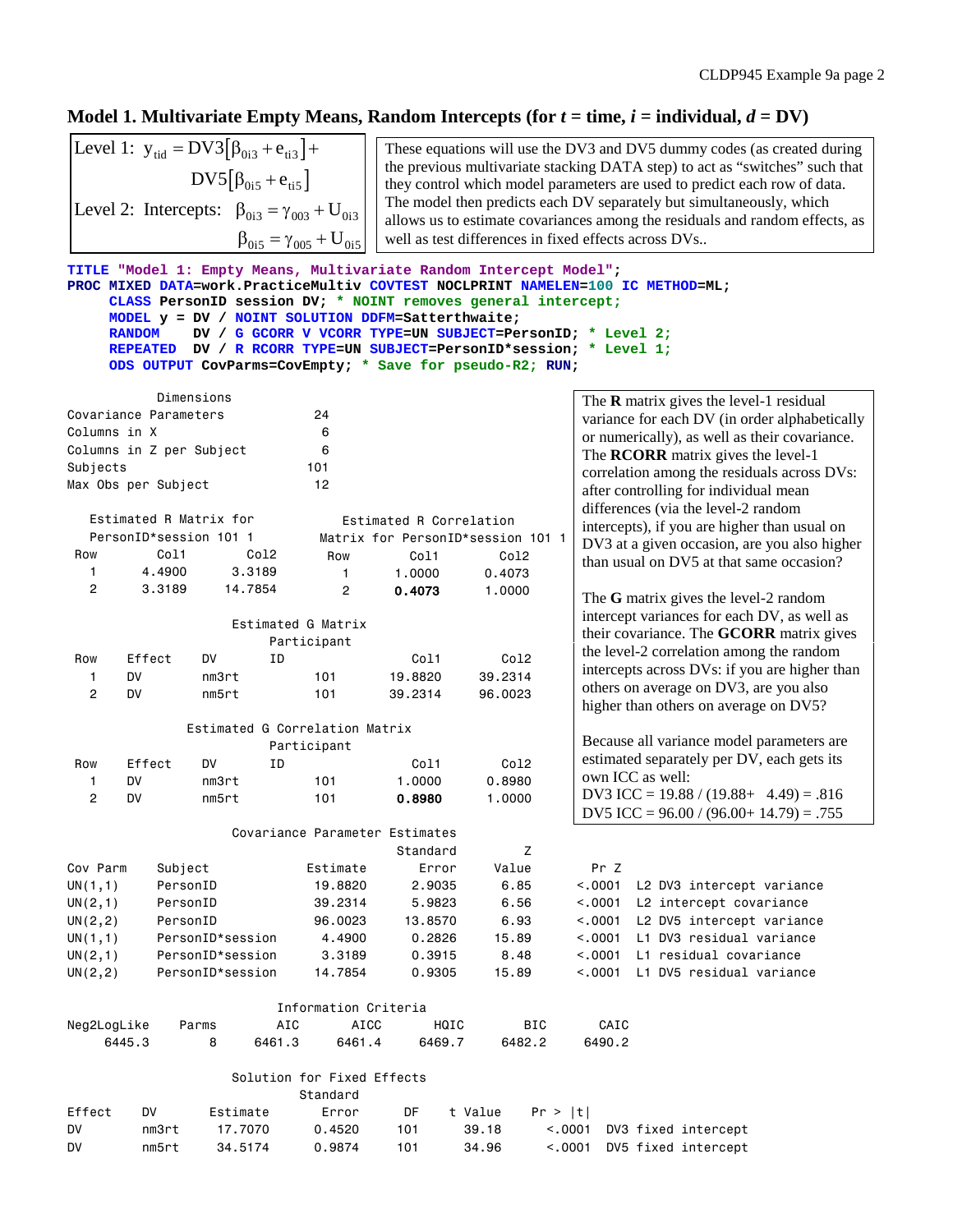### **Model 2. Multivariate Fixed Piecewise Slopes, Random Intercepts**

Level 1: 
$$
y_{tid} = DV3[\beta_{0i3} + \beta_{1i3}(Slope12_{ti3}) + \beta_{2i3}(Slope26_{ti3}) + e_{ti3}] + DV5[\beta_{0i5} + \beta_{1i5}(Slope12_{ti5}) + \beta_{2i5}(Slope26_{ti5}) + e_{ti5}]
$$
  
Level 2: Intercepts:  $\beta_{0i3} = \gamma_{003} + U_{0i3}$   $\beta_{0i5} = \gamma_{005} + U_{0i5}$ 

 $\beta_{1i5} = \gamma_{105}$ Slope26:  $\beta_{2i3} = \gamma_{203}$   $\beta_{2i5} = \gamma_{205}$ Slope12:  $\beta_{13} = \gamma_{103}$   $\beta_{15} = \gamma$ 

Here we add separate beta placeholders at level 1 for each piecewise slope for each DV, each of which are then defined at level 2 with fixed effects only (for now).

```
TITLE1 "Model 2: Fixed Piecewise Slopes, Random Intercept Multivariate Model";
PROC MIXED DATA=work.PracticeMultiv COVTEST NOCLPRINT NAMELEN=100 IC METHOD=ML;
     CLASS PersonID session DV; * Note: no general fixed slope main effects;
     MODEL y = DV DV*slope12 DV*slope26 / NOINT SOLUTION DDFM=Satterthwaite OUTPM=work.PredTime;
            DV / G GCORR TYPE=UN SUBJECT=PersonID;
     REPEATED DV / R RCORR TYPE=UN SUBJECT=PersonID*session; * Level 1;
     ODS OUTPUT InfoCrit=FitFixed CovParms=CovFixed; * Save for LRT, pseudo-R2; RUN;
   Estimated R Matrix for
   PersonID*session 101 1
Row Col1 Col2
   1 3.3963 2.3138
   2 2.3138 13.7255
                 Estimated G Matrix
Row Effect DV Participant ID Col1 Col2
 1 DV nm3rt 101 20.0643 39.3989
 2 DV nm5rt 101 39.3989 96.1789
                 Covariance Parameter Estimates
 Standard Z
Cov Parm  Subject       Estimate    Error   Value     Pr Z
UN(1,1) PersonID 20.0643 2.9033 6.91 <.0001 L2 DV3 intercept variance
UN(2,1) PersonID 39.3989 5.9822 6.59 <.0001 L2 intercept covariance
UN(2,2) PersonID 96.1789 13.8569 6.94 <.0001 L2 DV5 intercept variance
UN(1,1) PersonID*session 3.3963 0.2137 15.89 <.0001 L1 DV3 residual variance
UN(2,1) PersonID*session 2.3138 0.3208 7.21 <.0001 L1 residual covariance
UN(2,2) PersonID*session 13.7255 0.8638 15.89 <.0001 L1 DV5 residual variance
                   Solution for Fixed Effects
                           Standard
Effect DV Estimate Error DF t Value Pr > |t|
DV nm3rt 19.6189 0.4820 130 40.71 <.0001 DV3 fixed intercept
DV nm5rt 36.6095 1.0432 125 35.10 <.0001 DV5 fixed intercept
slope12*DV nm3rt -1.6364 0.2320 505 -7.06 <.0001 DV3 fixed slope12
slope12*DV nm5rt -2.3734 0.4663 505 -5.09 <.0001 DV5 fixed slope12
slope26*DV nm3rt -0.3289 0.05799 505 -5.67 <.0001 DV3 fixed slope26
slope26*DV nm5rt -0.06859 0.1166 505 -0.59 0.5565 DV5 fixed slope26
* Pseudo-R2 for fixed slopes relative to empty model;
%PseudoR2(Ncov=6, CovFewer=CovEmpty, CovMore=CovFixed);
PsuedoR2 (% Reduction) for CovEmpty vs. CovFixed
 Name CovParm Subject Estimate StdErr ZValue ProbZ PseudoR2
CovEmpty UN(1,1) PersonID 19.8820 2.9035 6.85 <.0001 .
CovEmpty UN(2,2) PersonID 96.0023 13.8570 6.93 <.0001 .
CovEmpty UN(1,1) PersonID*session 4.4900 0.2826 15.89 <.0001 .
CovEmpty UN(2,2) PersonID*session 14.7854 0.9305 15.89 <.0001 .
CovFixed UN(1,1) PersonID 20.0643 2.9033 6.91 <.0001 -0.00917 for DV3 int
CovFixed UN(2,2) PersonID 96.1789 13.8569 6.94 <.0001 -0.00184 for DV5 int
CovFixed UN(1,1) PersonID*session 3.3963 0.2137 15.89 <.0001 0.24359 for DV3 res
                          Estimated R Correlation
                       Matrix for PersonID*session 101 1 
                        Row Col1 Col2
                          1 1.0000 0.3389
                          2 0.3389 1.0000
                                                     Estimated G Correlation Matrix 
                                                  Row Col1 Col2
                                                     1 1.0000 0.8969
                                                     2 0.8969 1.0000
                                               This residual R matrix covariance is now 
                                               controlling for the fixed slopes.
```
CovFixed UN(2,2) PersonID\*session 13.7255 0.8638 15.89 <.0001 0.07169 for DV3 res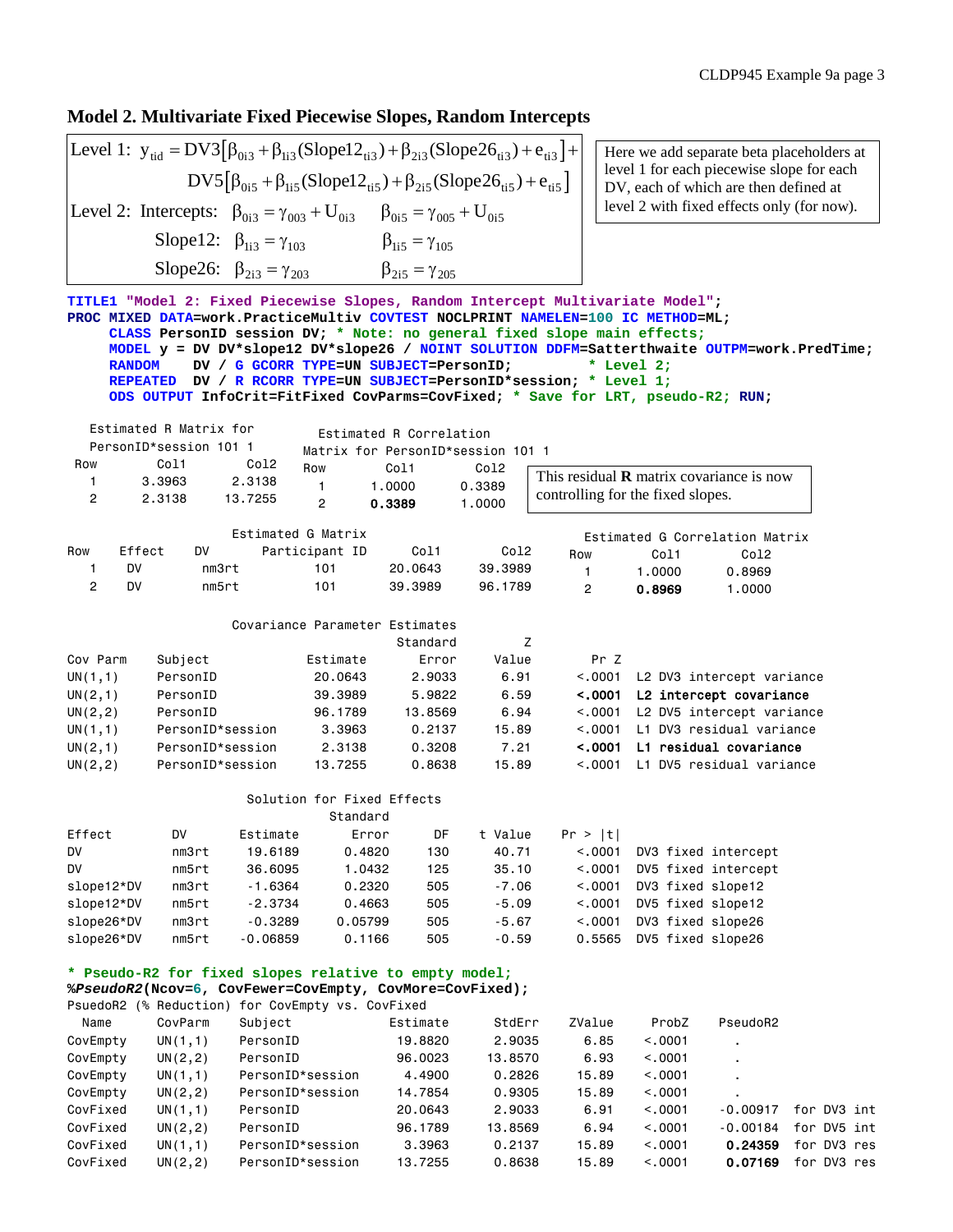## **Model 3. Multivariate Fixed Piecewise Slopes, Random Intercepts**

[ ] [ ] tid 0i3 1i3 ti3 2i3 ti3 ti3 0i5 1i5 ti5 2i5 ti5 ti5 0i3 003 0i3 0i5 005 0i5 Level 1: y DV3 (Slope12 ) (Slope26 ) e DV5 (Slope12 ) (Slope26 ) e Level 2: Intercepts: U U = β +β + β + + β +β + β + β =γ + β =γ + 1i3 103 1i3 1i5 105 1i5 Slope12: U U Slope26: U U β =γ + β =γ + β =γ + β =γ +

Here we add four random slopes, one for each slope and DV. We are doing this for both DVs at once here for expediency, but in practice you could (and pry should) test each random slope separately as usual.

```
TITLE1 "Model 3: Multivariate Random Piecewise Slopes Model";
PROC MIXED DATA=work.PracticeMultiv COVTEST NOCLPRINT NAMELEN=100 IC METHOD=ML;
     CLASS PersonID session DV; * Note: also no general random slope main effects;
     MODEL y = DV DV*slope12 DV*slope26 / NOINT SOLUTION DDFM=Satterthwaite;
              RANDOM DV DV*slope12 DV*slope26 / G GCORR TYPE=UN SUBJECT=PersonID; * Level 2;
     REPEATED DV / R RCORR TYPE=UN SUBJECT=PersonID*session; * Level 1;
     ODS OUTPUT InfoCrit=FitRand CovParms=CovRand; * Save for LRT, pseudo-R2;
     ESTIMATE "DV Diff in Intercept" DV -1 1;
     ESTIMATE "DV Diff in Slope12" DV*slope12 -1 1;
    ESTIMATE "DV Diff in Slope26"
     CONTRAST "DV Diff in Both Slopes" DV*slope12 -1 1, DV*slope26 -1 1 / CHISQ; RUN;
   Estimated R Matrix for
   PersonID*session 101 1
Row Col1 Col2
   1 1.7673 1.2799
   2 1.2799 10.8625
                                   Estimated G Matrix 
Row Effect DV Participant ID Col1 Col2 Col3 Col4 Col5 Col6
 1 DV nm3rt 101 28.1322 48.8623 -5.3558 -6.9889 -1.0538 -0.9163
 2 DV nm5rt 101 48.8623 130.24 -2.0792 -21.6130 -1.9294 -2.2901
 3 slope12*DV nm3rt 101 -5.3558 -2.0792 6.3041 1.6244 -0.1621 0.3584
 4 slope12*DV nm5rt 101 -6.9889 -21.6130 1.6244 7.8667 0.6837 1.4381
 5 slope26*DV nm3rt 101 -1.0538 -1.9294 -0.1621 0.6837 0.2573 0.1559
 6 slope26*DV nm5rt 101 -0.9163 -2.2901 0.3584 1.4381 0.1559 0.2224
                                  Estimated G Correlation Matrix
Row Effect DV Participant ID Col1 Col2 Col3 Col4 Col5 Col6
 1 DV nm3rt 101 1.0000 0.8072 -0.4022 -0.4698 -0.3917 -0.3663
   2 DV nm5rt 101 0.8072 1.0000 -0.07256 -0.6752 -0.3333 -0.4255
 3 slope12*DV nm3rt 101 -0.4022 -0.07256 1.0000 0.2307 -0.1273 0.3027
 4 slope12*DV nm5rt 101 -0.4698 -0.6752 0.2307 1.0000 0.4805 1.0000
 5 slope26*DV nm3rt 101 -0.3917 -0.3333 -0.1273 0.4805 1.0000 0.6517
 6 slope26*DV nm5rt 101 -0.3663 -0.4255 0.3027 1.0000 0.6517 1.0000
                   2i3 - i203 - 2i3 P_{2i5} - i205 - 2i5 Estimated R Correlation
                          Matrix for PersonID*session 101 1 
                          Row Col1 Col2
                            1 1.0000 0.2921
                             2 0.2921 1.0000
                                                   This residual R matrix covariance is now 
                                                   controlling for the fixed and random slopes.
 The GCORR matrix provides all possible covariances among the random intercepts and slopes (between DVs are in bold).
```

|             |          | Covariance Parameter Estimates |          |         |                                  |
|-------------|----------|--------------------------------|----------|---------|----------------------------------|
|             |          |                                | Standard | Ζ       |                                  |
| Cov Parm    | Subject  | Estimate                       | Error    | Value   | Pr Z                             |
| UN(1,1)     | PersonID | 28,1322                        | 4,2099   | 6.68    | <.0001 L2 DV3 intercept variance |
| UN(2,1)     | PersonID | 48,8623                        | 8,1690   | 5.98    | <.0001 L2 intercept covariance   |
| UN $(2, 2)$ | PersonID | 130.24                         | 19,8749  | 6.55    | <.0001 L2 DV5 intercept variance |
| UN(3,1)     | PersonID | $-5.3558$                      | 1.7962   | $-2.98$ | 0.0029                           |
| UN(3, 2)    | PersonID | $-2.0792$                      | 3,5969   | $-0.58$ | 0.5632                           |
| UN(3,3)     | PersonID | 6.3041                         | 1.3054   | 4.83    | <.0001 L2 DV3 slope12 variance   |
| UN(4,1)     | PersonID | $-6.9889$                      | 2,8670   | $-2.44$ | 0.0148                           |
| UN(4,2)     | PersonID | $-21.6130$                     | 6,8184   | $-3.17$ | 0.0015                           |
| UN(4,3)     | PersonID | 1.6244                         | 1,6100   | 1.01    | 0.3130 L2 slope12 covariance     |
| UN(4, 4)    | PersonID | 7.8667                         | 3,8230   | 2.06    | 0.0198 L2 DV5 slope12 variance   |
|             |          |                                |          |         |                                  |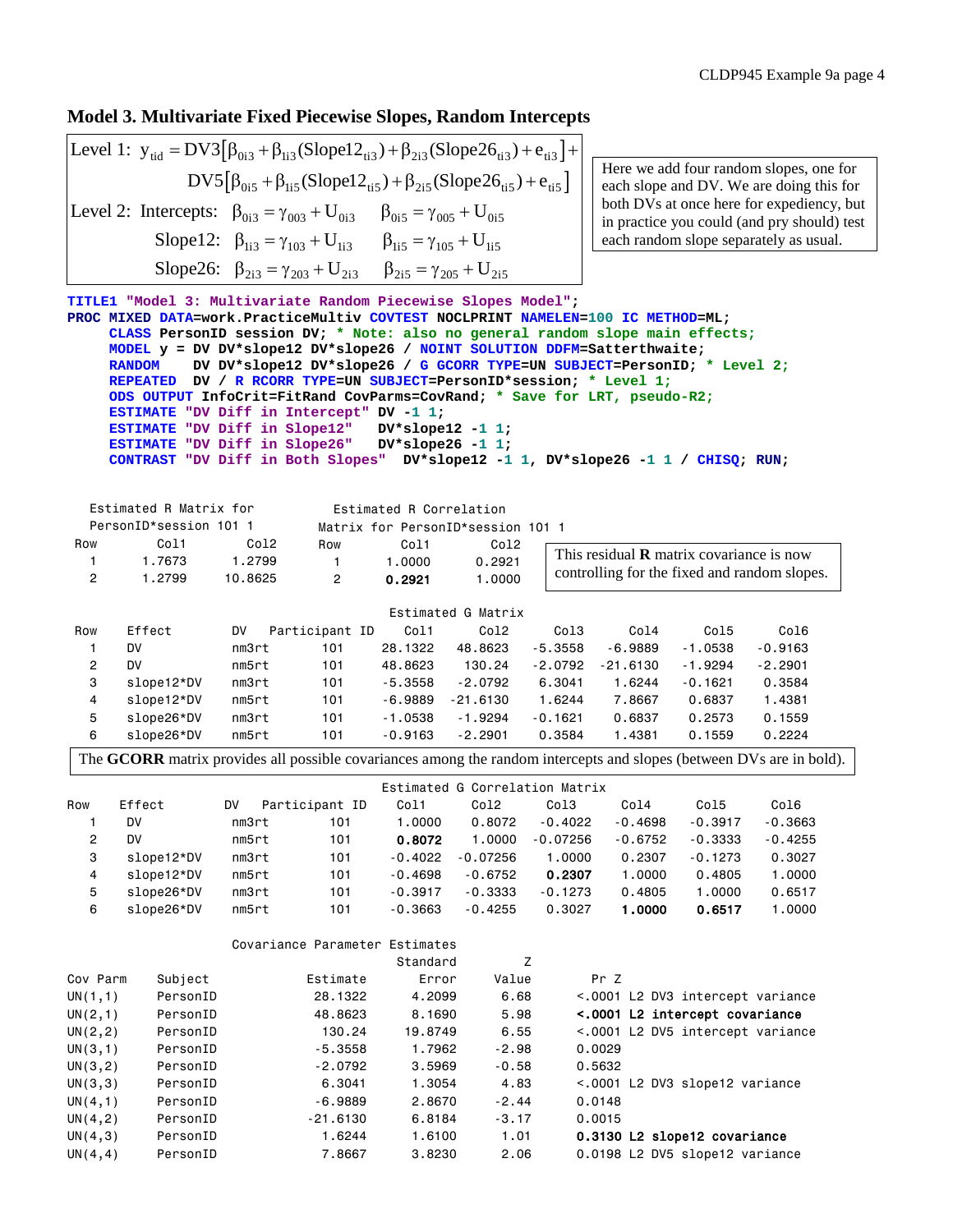## CLDP945 Example 9a page 5

| UN(5, 1) | PersonID         | $-1.0538$ | 0.3734  | $-2.82$ | 0.0048                          |
|----------|------------------|-----------|---------|---------|---------------------------------|
| UN(5, 2) | PersonID         | $-1.9294$ | 0.8019  | $-2.41$ | 0.0161                          |
| UN(5,3)  | PersonID         | $-0.1621$ | 0.2066  | $-0.78$ | 0.4328                          |
| UN(5, 4) | PersonID         | 0.6837    | 0.3362  | 2.03    | 0.0420                          |
| UN(5, 5) | PersonID         | 0.2573    | 0.06273 | 4.10    | <.0001 L2 DV3 slope26 variance  |
| UN(6,1)  | PersonID         | $-0.9163$ | 0.6291  | $-1.46$ | 0.1452                          |
| UN(6, 2) | PersonID         | $-2,2901$ | 1.3712  | $-1.67$ | 0.0949                          |
| UN(6,3)  | PersonID         | 0.3584    | 0.3481  | 1.03    | 0.3032                          |
| UN(6, 4) | PersonID         | 1.4381    | 0.6030  | 2.38    | 0.0171                          |
| UN(6, 5) | PersonID         | 0.1559    | 0.08431 | 1.85    | 0.0644 L2 slope26 covariance    |
| UN(6, 6) | PersonID         | 0.2224    | 0.2042  | 1.09    | 0.1380 L2 DV5 slope26 variance  |
| UN(1,1)  | PersonID*session | 1.7673    | 0.1436  | 12.31   | <.0001 L1 DV3 residual variance |
| UN(2,1)  | PersonID*session | 1,2799    | 0.2622  | 4.88    | <.0001 L1 residual covariance   |
| UN(2, 2) | PersonID*session | 10,8625   | 0.8825  | 12.31   | <.0001 L1 DV5 residual variance |

#### Solution for Fixed Effects

|            |       |            | Standard |     |         |          |                     |
|------------|-------|------------|----------|-----|---------|----------|---------------------|
| Effect     | DV    | Estimate   | Error    | DF  | t Value | Pr >  t  |                     |
| <b>DV</b>  | nm3rt | 19,6189    | 0.5441   | 101 | 36.06   | < 0.0001 | DV3 fixed intercept |
| <b>DV</b>  | nm5rt | 36,6095    | 1.1820   | 101 | 30.97   | < 0.0001 | DV5 fixed intercept |
| slope12*DV | nm3rt | $-1.6364$  | 0.3007   | 101 | $-5.44$ | < 0.0001 | DV3 fixed slope12   |
| slope12*DV | nm5rt | $-2.3734$  | 0.5000   | 101 | $-4.75$ | < 0.001  | DV5 fixed slope12   |
| slope26*DV | nm3rt | $-0.3289$  | 0.06555  | 101 | $-5.02$ | < 0.0001 | DV3 fixed slope26   |
| slope26*DV | nm5rt | $-0.06859$ | 0.1138   | 101 | $-0.60$ | 0.5481   | DV5 fixed slope26   |

|            | Type 3 Tests of Fixed Effects<br>Num | Den |         |        | In using DV on the CLASS statement, SAS automatically creates<br>these multivariate Wald tests for the combined effect of each |
|------------|--------------------------------------|-----|---------|--------|--------------------------------------------------------------------------------------------------------------------------------|
| Effect     | DF                                   | DF  | F Value | Pr > F | predictor across DVs.                                                                                                          |
| DV.        | 2                                    | 101 | 662.28  |        | <.0001 Are both intercepts NE 0?                                                                                               |
| slope12*DV | 2                                    | 101 | 21.06   |        | <.0001 Are both fixed slope12 NE 0?                                                                                            |
| slope26*DV |                                      | 101 | 13.55   |        | <.0001 Are both fixed slope26 NE 0?                                                                                            |

|                      | Estimates<br>Standard | As we requested, these ESTIMATE statements test the difference<br>across DVs in each fixed effect. Now we have all possible relevant<br>pieces of information about the fixed effects from the same model! |     |         |          |  |
|----------------------|-----------------------|------------------------------------------------------------------------------------------------------------------------------------------------------------------------------------------------------------|-----|---------|----------|--|
| Label                | Estimate              | Error                                                                                                                                                                                                      | DF  | t Value | Pr >  t  |  |
| DV Diff in Intercept | 16,9905               | 0.8367                                                                                                                                                                                                     | 101 | 20.31   | < 0.0001 |  |
| DV Diff in Slope12   | $-0.7369$             | 0.5174                                                                                                                                                                                                     | 101 | $-1.42$ | 0.1574   |  |
| DV Diff in Slope26   | 0,2603                | 0.1079                                                                                                                                                                                                     | 101 | 2.41    | 0.0176   |  |

|                        | Num | Den | Contrasts  | As we requested, this CONTRAST statement tests multiple DV<br>differences at once (here, in the two slopes simultaneously). |            |        |  |  |  |
|------------------------|-----|-----|------------|-----------------------------------------------------------------------------------------------------------------------------|------------|--------|--|--|--|
| Label                  | DF  | DF  | Chi-Sauare | F Value                                                                                                                     | Pr > Chisq | Pr > F |  |  |  |
| DV Diff in Both Slopes |     | 101 | 6.31       | 3.16                                                                                                                        | 0.0426     | 0.0468 |  |  |  |

| * LRT against fixed slopes model;<br>%FitTest(FitFewer=FitFixed, FitMore=FitRand); |         |       |                                                |        | Do the four new random slopes (and their 14 new covariances)<br>significantly improve model fit?<br>Yes, $-2\Delta L L$ (~18) = 149.60, p < .001 |        |        |  |  |
|------------------------------------------------------------------------------------|---------|-------|------------------------------------------------|--------|--------------------------------------------------------------------------------------------------------------------------------------------------|--------|--------|--|--|
|                                                                                    |         |       | Likelihood Ratio Test for FitFixed vs. FitRand |        |                                                                                                                                                  |        |        |  |  |
|                                                                                    | Neg2Log |       |                                                |        |                                                                                                                                                  |        |        |  |  |
| Name                                                                               | Like    | Parms | AIC                                            | BIC    | DevDiff                                                                                                                                          | DFdiff | Pvalue |  |  |
| FitFixed                                                                           | 6296.7  | 12    | 6320.7                                         | 6352.1 |                                                                                                                                                  |        |        |  |  |
| FitRand                                                                            | 6147.1  | 30    | 6207.1                                         | 6285.6 | 149.600                                                                                                                                          | 18     |        |  |  |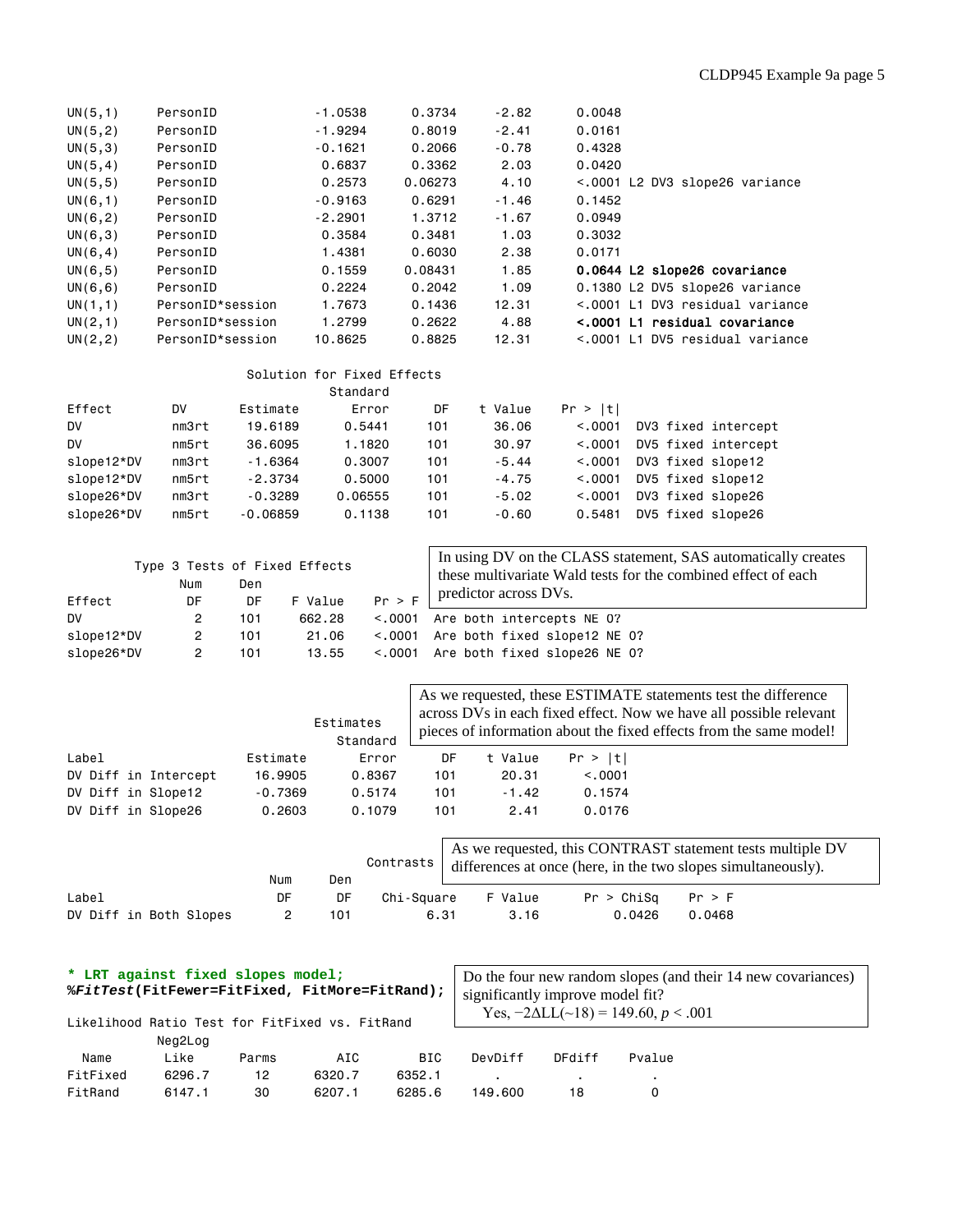### **Model 4. Add Age Predicting Multivariate Random Piecewise Slopes**

Level 1: 
$$
y_{tid} = DV3[\beta_{0i3} + \beta_{li3}(Slope12_{ti3}) + \beta_{2i3}(Slope26_{ti3}) + e_{ti3}] + DV5[\beta_{0i5} + \beta_{li5}(Slope12_{ti5}) + \beta_{2i5}(Slope26_{ti5}) + e_{ti5}]
$$

\nLevel 2: Intercepts: 
$$
\beta_{0i3} = \gamma_{003} + \gamma_{013}(Age_i - 80) + U_{0i3} \qquad \beta_{0i5} = \gamma_{005} + \gamma_{015}(Age_i - 80) + U_{0i5}
$$

\nSlope12: 
$$
\beta_{li3} = \gamma_{103} + \gamma_{113}(Age_i - 80) + U_{li3} \qquad \beta_{li5} = \gamma_{105} + \gamma_{115}(Age_i - 80) + U_{li5}
$$

\nSlope26: 
$$
\beta_{2i3} = \gamma_{203} + \gamma_{213}(Age_i - 80) + U_{2i3} \qquad \beta_{2i5} = \gamma_{205} + \gamma_{215}(Age_i - 80) + U_{2i5}
$$

Here we add six fixed effects of age: predicting the random intercept and each random piecewise slopes for each DV. In order to test if age predicts each DV differently, they must be part of the same model—multivariate is the only way!

```
TITLE1 "Model 4: Add Age Predicting Multivariate Random Piecewise Slopes";
PROC MIXED DATA=work.PracticeMultiv COVTEST NOCLPRINT NAMELEN=100 IC METHOD=ML;
     CLASS PersonID session DV;
     MODEL y = DV DV*slope12 DV*slope26 DV*age80 DV*slope12*age80 DV*slope26*age80
              / NOINT SOLUTION DDFM=Satterthwaite OUTPM=PredAge;
     RANDOM DV DV*slope12 DV*slope26 / G GCORR TYPE=UN SUBJECT=PersonID; * Level 2;
     REPEATED DV / R RCORR TYPE=UN SUBJECT=PersonID*session; * Level 1;
     ODS OUTPUT InfoCrit=FitAge CovParms=CovAge; * Save for LRT, pseudo-R2;
     ESTIMATE "DV Diff in Age Main Effect" DV*age80 -1 1;
     ESTIMATE "DV Diff in Age*Slope12" DV*slope12*age80 -1 1;
ESTIMATE "DV Diff in Age*Slope26"<br>CONTRAST "DV3 DF=3 age effect" DV*age
CONTRAST "DV3 DF=3 age effect" DV*age80 1 0, DV*slope12*age80 1 0, DV*slope26*age80 1 0 / CHISQ;
                            CONTRAST "DV5 DF=3 age effect" DV*age80 0 1, DV*slope12*age80 0 1, DV*slope26*age80 0 1 / CHISQ;
CONTRAST "DV Diff in 3 Age Effects" DV*age80 -1 1, DV*slope12*age80 -1 1, DV*slope26*age80 -1 1 / CHISQ; 
RUN;
   Estimated R Matrix for
   PersonID*session 101 1
Row Col1 Col2
   1 1.7673 1.2799
   2 1.2799 10.8625
                                   Estimated G Matrix 
Row Effect DV Participant ID Col1 Col2 Col3 Col4 Col5 Col6
 1 DV nm3rt 101 24.8900 44.1108 -4.5304 -7.1420 -0.9069 -0.7587
  2 DV nm5rt 101 44.1108 123.27 -0.8696 -21.8373 -1.7140 -2.0591
  3 slope12*DV nm3rt 101 -4.5304 -0.8696 6.0940 1.6634 -0.1995 0.3183
  4 slope12*DV nm5rt 101 -7.1420 -21.8373 1.6634 7.8595 0.6906 1.4456
 5 slope26*DV nm3rt 101 -0.9069 -1.7140 -0.1995 0.6906 0.2507 0.1488
 6 slope26*DV nm5rt 101 -0.7587 -2.0591 0.3183 1.4456 0.1488 0.2147
                                  Estimated G Correlation Matrix
Row Effect DV Participant ID Col1 Col2 Col3 Col4 Col5 Col6
 1 DV nm3rt 101 1.0000 0.7963 -0.3679 -0.5106 -0.3630 -0.3282
   2 DV nm5rt 101 0.7963 1.0000 -0.03173 -0.7016 -0.3083 -0.4002
   3 slope12*DV nm3rt 101 -0.3679 -0.03173 1.0000 0.2404 -0.1614 0.2782
 4 slope12*DV nm5rt 101 -0.5106 -0.7016 0.2404 1.0000 0.4920 1.0000
 5 slope26*DV nm3rt 101 -0.3630 -0.3083 -0.1614 0.4920 1.0000 0.6411
 6 slope26*DV nm5rt 101 -0.3282 -0.4002 0.2782 1.0000 0.6411 1.0000
                      Solution for Fixed Effects
                                 Standard
Effect DV Estimate Error DF t Value Pr > |t|
DV nm3rt 19.6686 0.5139 101 38.27 <.0001 DV3 fixed intercept
DV nm5rt 36.6822 1.1529 101 31.82 <.0001 DV5 fixed intercept
slope12*DV nm3rt -1.6491 0.2973 101 -5.55 <.0001 DV3 fixed slope12
                             Estimated R Correlation
                          Matrix for PersonID*session 101 1 
                          Row Col1 Col2
                            1 1.0000 0.2921
                             2 0.2921 1.0000
                                            These GCORR L2 correlations now control for age.
```
slope12\*DV nm5rt -2.3710 0.5001 101 -4.74 <.0001 DV5 fixed slope12 slope26\*DV nm3rt -0.3312 0.06508 101 -5.09 <.0001 DV3 fixed slope26 slope26\*DV nm5rt -0.07100 0.1135 101 -0.63 0.5331 DV5 fixed slope26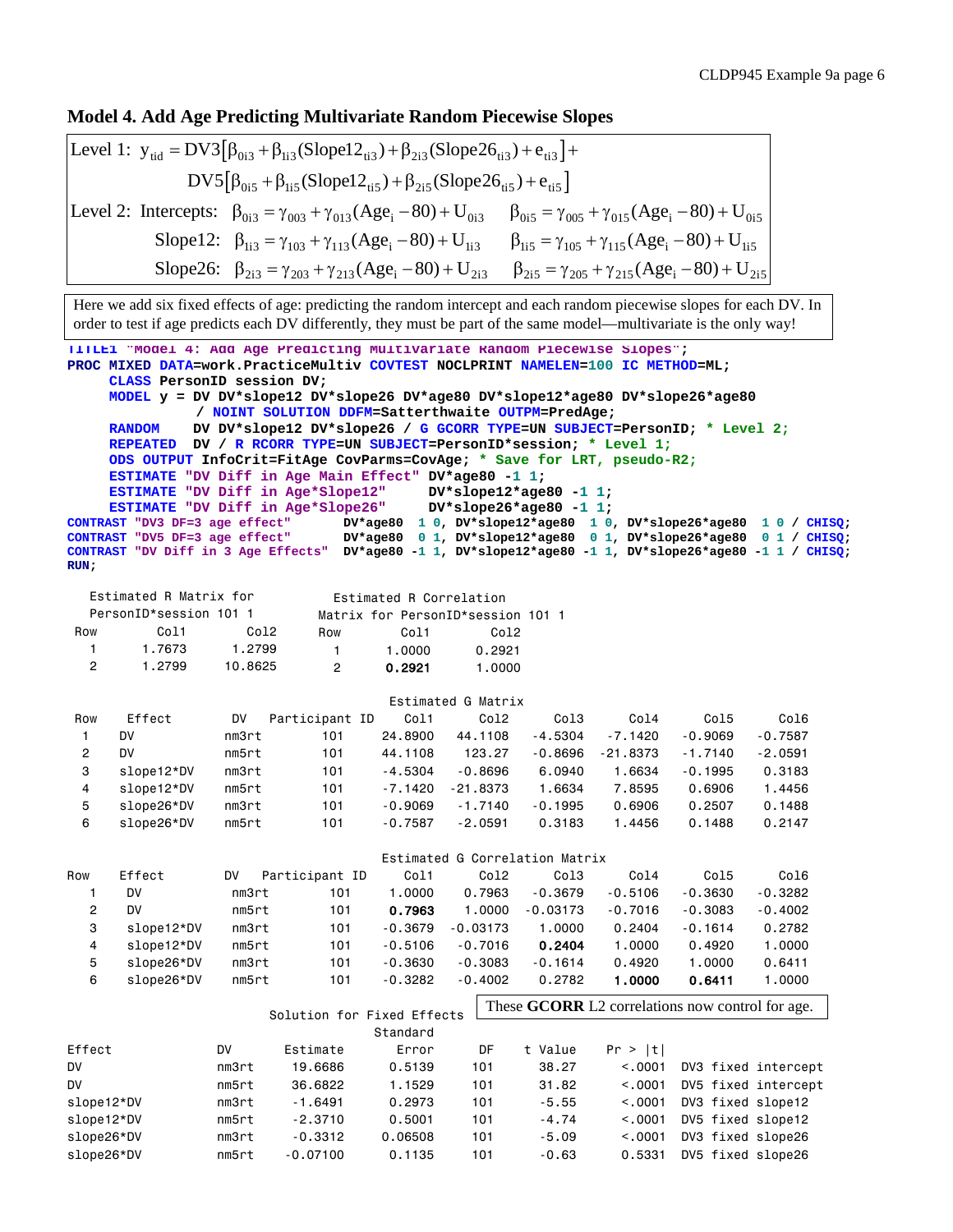| age80*DV         | nm3rt | 0.2978     | 0.08497 | 101 | 3.50    | 0.0007 | DV3 age on intercept |
|------------------|-------|------------|---------|-----|---------|--------|----------------------|
| age80*DV         | nm5rt | 0.4364     | 0.1906  | 101 | 2.29    | 0.0241 | DV5 age on intercept |
| slope12*age80*DV | nm3rt | $-0.07581$ | 0.04916 | 101 | $-1.54$ | 0.1261 | DV3 age on slope12   |
| slope12*age80*DV | nm5rt | 0.01406    | 0.08268 | 101 | 0.17    | 0.8653 | DV5 age on slope26   |
| slope26*age80*DV | nm3rt | $-0.01350$ | 0.01076 | 101 | $-1.25$ | 0.2125 | DV3 age on slope26   |
| slope26*age80*DV | nm5rt | $-0.01448$ | 0.01877 | 101 | $-0.77$ | 0.4423 | DV5 age on slope26   |

Type 3 Tests of Fixed Effects

|                  | Num | Den |         |         |                                               |
|------------------|-----|-----|---------|---------|-----------------------------------------------|
| Effect           | DF  | DF  | F Value | Pr > F  |                                               |
| DV.              | 2   | 101 | 741.34  | < 0.001 | Are both intercepts NE 0?                     |
| slope12*DV       | 2   | 101 | 21.43   |         | <.0001 Are both fixed slope12 NE 0?           |
| slope26*DV       | 2   | 101 | 13,87   | < 0.001 | Are both fixed slope26 NE 0?                  |
| age80*DV         | 2   | 101 | 6.30    |         | 0.0026 Are both age effects on intercept NE 0 |
| slope12*age80*DV | 2   | 101 | 1.35    |         | 0.2636 Are both age effects on slope12 NE 0?  |
| slope26*age80*DV | 2   | 101 | 0.84    |         | 0.4342 Are both age effects on slope26 NE 0?  |

|                            | Estimates  | Standard | As we requested, these ESTIMATE statements test the difference<br>across DVs in each fixed effect of age. |     |         |            |                                                                                                            |
|----------------------------|------------|----------|-----------------------------------------------------------------------------------------------------------|-----|---------|------------|------------------------------------------------------------------------------------------------------------|
| Label                      | Estimate   |          | Error                                                                                                     | DF  | t Value | Pr >  t    |                                                                                                            |
| DV Diff in Age Main Effect |            | 0.1386   | 0.1377                                                                                                    | 101 | 1.01    | 0.3164     |                                                                                                            |
| DV Diff in Age*Slope12     | 0.08987    |          | 0.08510                                                                                                   | 101 | 1.06    | 0.2934     |                                                                                                            |
| DV Diff in Age*Slope26     | $-0.00098$ |          | 0.01784                                                                                                   | 101 | $-0.05$ | 0.9563     |                                                                                                            |
|                            | Num        | Den      | Contrasts                                                                                                 |     |         |            | As we requested, these CONTRAST statements test the<br>3 age effects and 3 DV differences therein at once. |
| Label                      | DF         | DF       | Chi-Square                                                                                                |     | F Value | Pr > Chisq | Pr > F                                                                                                     |
| DV3 DF=3 age effect        | 3          | 101      | 12.48                                                                                                     |     | 4.16    | 0.0059     | 0.0080                                                                                                     |
| DV5 DF=3 age effect        | 3          | 101      | 8.35                                                                                                      |     | 2.78    | 0.0393     | 0.0448                                                                                                     |
| DV Diff in 3 Age Effects   | 3          | 101      | 7.66                                                                                                      |     | 2.55    | 0.0535     | 0.0596                                                                                                     |

#### **\* Pseudo-R2 for age relative to unconditional random slopes model;**

**%***PseudoR2***(Ncov=24, CovFewer=CovRand, CovMore=CovAge);**

| PsuedoR2<br>(% Reduction) for CovRand vs. CovAge |          |                  |          |         |        |         |                |                    |
|--------------------------------------------------|----------|------------------|----------|---------|--------|---------|----------------|--------------------|
| Name                                             | CovParm  | Subject          | Estimate | StdErr  | ZValue | ProbZ   | PseudoR2       |                    |
| CovRand                                          | UN(1,1)  | PersonID         | 28.1322  | 4.2099  | 6.68   | < .0001 | ٠.             |                    |
| CovRand                                          | UN(2,2)  | PersonID         | 130.24   | 19,8749 | 6.55   | < 0.001 | $\blacksquare$ |                    |
| CovRand                                          | UN(3,3)  | PersonID         | 6,3041   | 1.3054  | 4.83   | < 0.001 |                |                    |
| CovRand                                          | UN(4, 4) | PersonID         | 7.8667   | 3.8230  | 2.06   | 0.0198  |                |                    |
| CovRand                                          | UN(5, 5) | PersonID         | 0.2573   | 0.06273 | 4.10   | < 0.001 |                |                    |
| CovRand                                          | UN(6, 6) | PersonID         | 0.2224   | 0.2042  | 1.09   | 0.1380  |                |                    |
| CovRand                                          | UN(1,1)  | PersonID*session | 1,7673   | 0.1436  | 12.31  | < 0.001 |                |                    |
| CovRand                                          | UN(2,2)  | PersonID*session | 10.8625  | 0.8825  | 12.31  | < 0.001 |                |                    |
| CovAge                                           | UN(1,1)  | PersonID         | 24,8900  | 3,7540  | 6.63   | < .0001 | 0.11525        | for L2 DV3 int     |
| CovAge                                           | UN(2,2)  | PersonID         | 123.27   | 18.8960 | 6.52   | < .0001 | 0.05347        | for L2 DV5 int     |
| CovAge                                           | UN(3,3)  | PersonID         | 6,0940   | 1,2763  | 4.77   | < .0001 | 0.03333        | for L2 DV3 slope12 |
| CovAge                                           | UN(4, 4) | PersonID         | 7.8595   | 3.8221  | 2.06   | 0.0199  | 0.00092        | for L2 DV3 slope12 |
| CovAge                                           | UN(5, 5) | PersonID         | 0.2507   | 0.06184 | 4.05   | < 0.001 | 0.02557        | for L2 DV3 slope26 |
| CovAge                                           | UN(6, 6) | PersonID         | 0.2147   | 0.2032  | 1.06   | 0.1453  | 0.03444        | for L2 DV5 slope26 |
| CovAge                                           | UN(1,1)  | PersonID*session | 1.7673   | 0.1436  | 12.31  | < 0.001 | 0,00000        | DV3 res<br>for L1  |
| CovAge                                           | UN(2,2)  | PersonID*session | 10.8625  | 0.8825  | 12.31  | < 0.001 | $-0.00000$     | for L1 DV5 res     |

**\* Total-R2 relative to empty model –- note I made a new macro for this; %***TotalR2multiv***(DV=y, PredFewer=PredTime, PredMore=PredAge);**

| Total R2 (% Reduction) for PredTime vs. PredAge |      |       |
|-------------------------------------------------|------|-------|
|                                                 | Pred | Total |

|          |       | Pred    |         | Total    |
|----------|-------|---------|---------|----------|
| Name     | DV    | Corr    | TotalR2 | R2Diff   |
| PredTime | nm3rt | 0.19338 | 0.03740 | ٠        |
| PredAge  | nm3rt | 0.32795 | 0.10755 | 0.070156 |
| PredTime | nm5rt | 0.08929 | 0.00797 | ٠        |
| PredAge  | nm5rt | 0.25967 | 0.06743 | 0.059456 |